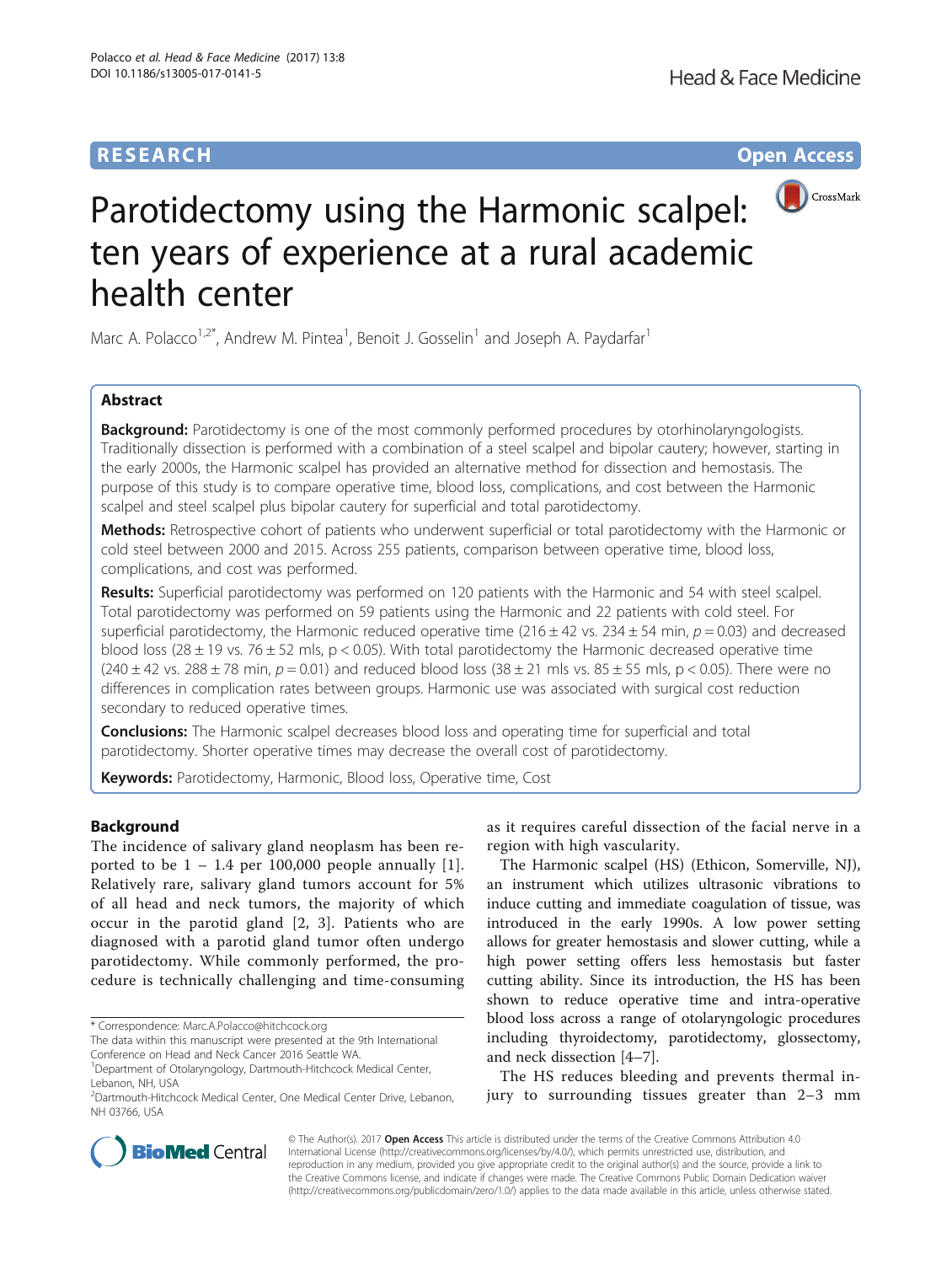<span id="page-1-0"></span>distance, making it an ideal instrument for procedures requiring fine dissection [[8, 9\]](#page-4-0). Prior studies have shown that the HS is useful for reducing blood loss and operative time in superficial and total parotidectomy procedures when compared to using a steel scalpel and bipolar cautery; however, most have contained relatively small cohorts over brief study periods [[10](#page-4-0)–[12\]](#page-4-0). To our knowledge, this is the largest study comparing parotidectomy outcomes between the HS and steel scalpels plus bipolar cautery (SB), and the first to report superficial and total parotidectomy outcomes separately (Table 1). Moreover, this study reports the effect HS use has on the overall cost of performing a parotidectomy.

# Methods

The medical records of all patients who underwent superficial or total parotidectomy at Dartmouth-Hitchcock Medical Center from 2000–2015 were retrospectively reviewed after gaining approval from the institutional review board. A total of 424 cases were identified. Cases were excluded if the patient had history of prior parotid surgery, radiation, a bleeding disorder, prior facial nerve disorder, was lost in follow up, or if they underwent a combination of procedures such as parotidectomy with neck dissection. This resulted in exclusion of 148 cases. An additional 21 cases were excluded as they were performed by two surgeons who

Table 1 Literature comparing parotidectomy outcomes

did not routinely perform parotidectomies, defined as less than five parotidectomies per year (Fig. [1\)](#page-2-0).

All included cases were performed by two surgeons (Table [2](#page-2-0)). For both surgeons, cases prior to 2006 were performed with a combination of steel scalpels and bipolar cautery, while most cases after 2006 were performed with the Harmonic scalpel. A resident surgeon was present in 81% of cases.

In addition to categorizing cases according to superficial and total parotidectomy with or without use of the HS, cases meeting inclusion criteria were assessed for patient age, sex, operative time, blood loss, postoperative drain output, length of follow up, and complications. Complications assessed included hematoma, seroma, Frey's syndrome, facial nerve weakness, auricular numbness, keloid, and first bite syndrome. The cost of each procedure was calculated using the reported operating room cost per minute for superficial and total parotidectomy multiplied by total minutes to procedure completion. If the HS was opened, the cost of the instrument was added to the cost of the surgical case. The percentage of cost reduction was calculated by taking the ratio of cost of parotidectomy with HS to that of SB, averaged across all procedures. Statistical analyses were conducted using unpaired t-tests for contiguous data and Fisher's exact test for categorical data (Microsoft Excel 2013, Redmond, WA).

| Surgery                       | Instrument | No. | OR Time (min)      | Blood Loss (ml) | Drain Output (ml) |
|-------------------------------|------------|-----|--------------------|-----------------|-------------------|
| Superficial parotid           |            |     |                    |                 |                   |
| Muhanna et al. 2014 [12]      | <b>SB</b>  | 32  | $163.12 \pm 21.8$  | NR <sup>a</sup> | $73.5 \pm 38.2$   |
|                               | <b>HS</b>  | 26  | $137.3 \pm 18.6$   | NR <sup>a</sup> | $68 \pm 22.3$     |
| Blankenship et al. 2004 [11]  | <b>SB</b>  | 21  | $195.5 \pm 37.5$   | $60.0 \pm 37.1$ | $48.7 \pm 33.8$   |
|                               | <b>HS</b>  | 19  | $167.5 \pm 42.6$   | $37.5 \pm 25.8$ | $48.0 \pm 22.7$   |
| Jackson et al. 2005 [10]      | <b>SB</b>  | 37  | NR <sup>a</sup>    | $68 \pm 12$     | NR <sup>a</sup>   |
|                               | <b>HS</b>  | 35  | NR <sup>a</sup>    | $38 \pm 4.23$   | NR <sup>a</sup>   |
| Polacco et al.                | <b>SB</b>  | 54  | $234 \pm 54$       | $76 \pm 52$     | $43 \pm 36$       |
|                               | <b>HS</b>  | 120 | $216 \pm 42$       | $28 \pm 19$     | $24 \pm 15$       |
| Total parotid                 |            |     |                    |                 |                   |
| Jackson et al. 2005 [10]      | <b>SB</b>  | 4   | NR <sup>a</sup>    | NR <sup>a</sup> | NR <sup>a</sup>   |
|                               | <b>HS</b>  | 9   | NR <sup>a</sup>    | NR <sup>a</sup> | NR <sup>a</sup>   |
| Polacco et al.                | <b>SB</b>  | 22  | $288 \pm 42$       | $85 \pm 55$     | $33 \pm 20$       |
|                               | <b>HS</b>  | 59  | $240 \pm 78$       | $38 \pm 21$     | $35 \pm 30$       |
| Superficial and Total parotid |            |     |                    |                 |                   |
| Deganello et al. 2014 [5]     | <b>SB</b>  | 63  | $151.6 \pm 54.1$   | NR <sup>a</sup> | $78 \pm 81$       |
|                               | <b>HS</b>  | 67  | $146.9 \pm 39.9$   | NR <sup>a</sup> | $69 \pm 52$       |
| Jackson et al. 2005 [10]      | <b>SB</b>  | 41  | $200.5 \pm 41.43$  | $66.0 \pm 10.8$ | NR <sup>a</sup>   |
|                               | <b>HS</b>  | 44  | $183.88 \pm 58.17$ | $38.0 \pm 3.6$  | NR <sup>a</sup>   |

<sup>a</sup>NR not reported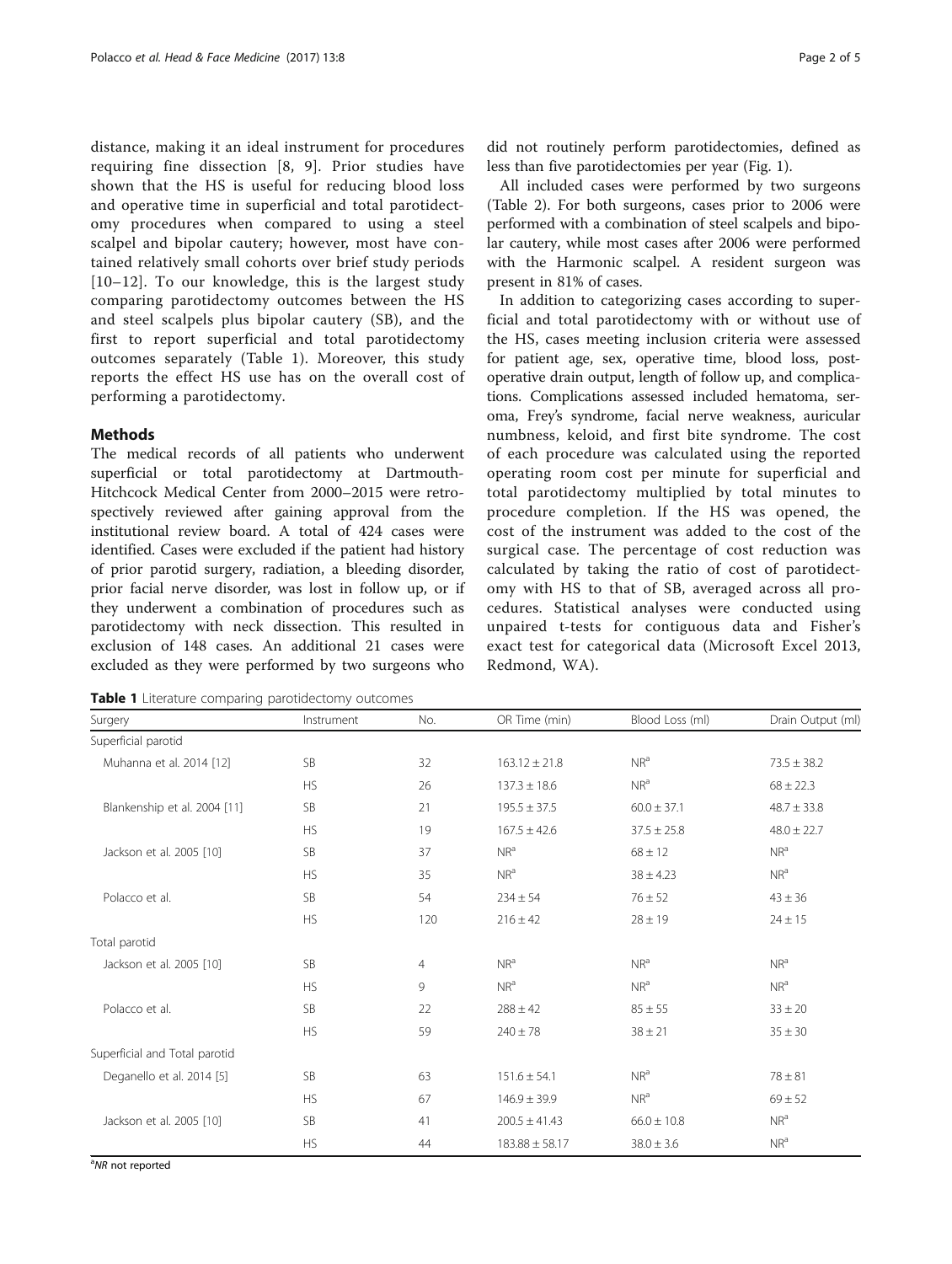<span id="page-2-0"></span>

## Results

## Superficial parotidectomy

A total of 174 patients underwent superficial parotidectomy, 120 with the HS and 54 with SB. There was no significant difference for patient age, sex, and mean follow up duration between groups. Use of the HS compared with SB resulted in shorter duration of surgery  $(216 \pm 42 \text{ vs. } 234 \pm 54 \text{ min}, p = 0.03)$  and less blood loss  $(28 \pm 19 \text{ mls vs. } 76 \pm 52 \text{ mls}, p < 0.05)$ , but no significant difference in post-operative drain output  $(24 \pm 15 \text{ m/s} \cdot \text{s})$ .  $43 \pm 36$  $43 \pm 36$  $43 \pm 36$  mls,  $p = 0.09$ ) or complications (Table 3). Taking the cost of the HS into account, there was a 5.6% average reduction in cost for superficial parotidectomy procedures when the HS was used.

## Total parotidectomy

In the total parotidectomy group, there were a total of 81 patients who met inclusion criteria, 59 of whom

Table 2 Cases per surgeon

| Parotidectomy                 | Surgeon 1 | Surgeon 2 |
|-------------------------------|-----------|-----------|
| Superficial (SB) <sup>a</sup> | 21        | 33        |
| Superficial (HS) <sup>a</sup> | 64        | 56        |
| Total (SB) <sup>a</sup>       | 13        | 9         |
| Total $(HS)^a$                | 28        | 31        |
| Sum Total Cases               | 126       | 129       |

<sup>a</sup>SB steel scalpel plus bipolar cautery, HS Harmonic scalpel

underwent surgery using the HS and 22 with SB. There was no significant difference in regard to patient age, sex, and mean follow up duration between groups. With total parotidectomy, use of the HS compared with SB resulted in shorter duration of surgery  $(240 \pm 42 \text{ vs. } 288 \pm 78 \text{ min},$  $p = 0.01$ ) and less blood loss  $(38 \pm 21 \text{ mls vs. } 85 \pm 55 \text{ mls})$  $p < 0.05$ ), but no significant difference in post-operative drain output  $(35 \pm 30 \text{ mls vs. } 33 \pm 20 \text{ mls}, p = 0.78)$  or complications. HS use resulted in a 15% average cost reduction of total parotidectomy.

### **Discussion**

The HS utilizes ultrasonic vibration to denature proteins, forming a coagulum for hemostasis while also limiting thermal injury to surrounding tissue. Since the introduction of the HS, it has been shown to be effective in decreasing operative blood loss across a variety of procedures, from total colectomy to hepatectomy [\[13, 14\]](#page-4-0). In the otolaryngology literature, the HS has been shown to decrease blood loss and operative times for thyroidectomies, parotidectomies, and neck dissections [\[10, 15](#page-4-0), [16](#page-4-0)].

This study is the largest to date comparing the Harmonic Scalpel to cold steel in parotidectomy. Our results corroborate prior parotidectomy studies on the HS, showing both a reduction in blood loss and decrease in operating room time when compared to SB (see Table [1](#page-1-0)). The benefit of using the HS in total parotidectomy procedures is even more compelling as the differences in blood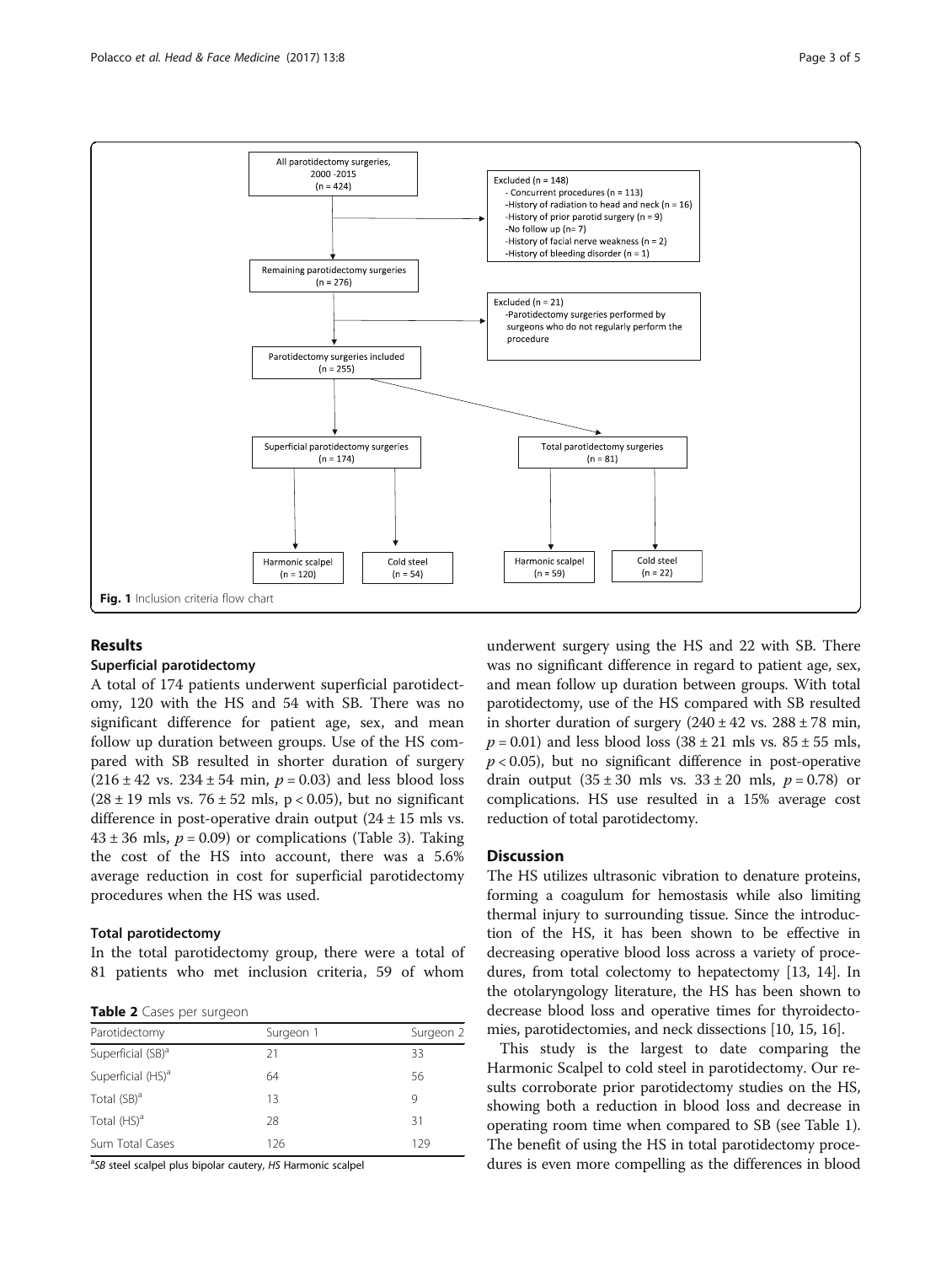<span id="page-3-0"></span>Table 3 Patient characteristics and outcomes

|                                                   | Superficial ( $n = 174$ ) |                     |           | Total $(n = 81)$ |               |         |
|---------------------------------------------------|---------------------------|---------------------|-----------|------------------|---------------|---------|
| Variables                                         | $HS (n = 120)$            | $SB (n = 54)$       | $P$ value | $HS (n = 59)$    | $SB (n = 22)$ | P Value |
| Mean age (years)                                  | $59 \pm 14$               | $56 \pm 15$         | 0.19      | $56 \pm 15$      | $55 \pm 14$   | 0.75    |
| Sex                                               |                           |                     |           |                  |               |         |
| Male                                              | 56 (47%)                  | 24 (43%)            | 0.87      | 31 (53%)         | 10 (45%)      | 0.62    |
| Female                                            | 64 (53%)                  | 30 (56%)            |           | 28 (47%)         | 12 (55%)      |         |
| Blood Loss (ml)                                   | $28 \pm 19$               | $76 \pm 52$         | < 0.05    | $38 \pm 21$      | $85 \pm 55$   | < .05   |
| Drain Output (ml)                                 | $24 \pm 15$               | $43 \pm 36$         | 0.09      | $35 \pm 30$      | $33 \pm 20$   | 0.78    |
| OR Time (min)                                     | $216 \pm 42$              | $234 \pm 54$        | 0.03      | $240 \pm 42$     | $288 \pm 78$  | 0.01    |
| Length of Follow Up (mo)                          | $7 + 12$                  | 7±7                 | 0.13      | $9 \pm 6$        | $13 \pm 12$   | 0.17    |
| Complications                                     |                           |                     |           |                  |               |         |
| Auricular Numbness                                | 7(5%)                     | 2(4%)               | 0.72      | 5(8%)            | 3(14%)        | 0.68    |
| Transient facial paresis                          | $1(0.8\%)$                | 2(4%)               | 0.23      | $1(1.6\%)$       | $1(4.5\%)$    |         |
| Permanent facial paresis                          | $\circ$                   | $\mathsf{O}\xspace$ |           | $1(1.6\%)$       | $\mathbf{0}$  |         |
| Facial paralysis                                  | 0                         | $\mathsf{O}\xspace$ |           | $\circ$          | 0             |         |
| Hematoma                                          | $\Omega$                  | $\circ$             |           | $\circ$          | $\Omega$      |         |
| Seroma                                            | $1(0.8\%)$                | 0                   |           | $\circ$          | 0             |         |
| Keloid                                            | $1(0.8\%)$                | $\mathbf 0$         |           | $\circ$          | 0             |         |
| Frey's syndrome                                   | $\overline{0}$            | $\mathbf 0$         |           | $\circ$          | $1(4.5\%)$    |         |
| First Bite                                        | $1(0.8\%)$                | $\mathsf{O}\xspace$ |           | 0                | 0             |         |
| Average Cost (including cost of Harmonic Scalpel) | \$23,190                  | \$24,570            |           | \$25,710         | \$30,240      |         |

loss and operative time between groups was greater. While the difference in blood loss between groups in this study was significant statistically, it is unlikely that the volume of blood saved using the HS is clinically significant.

For both the superficial and total parotidectomy groups, there was a significant difference in operative time between the use of the HS and SB dissection. For the superficial group, the amount of time saved using the HS equated to 18 min, while this difference increased to 48 min in the total parotidectomy group. At our institution the amount of operating room time saved, even in the superficial parotidectomy group, translates into a cost reduction greater than the cost of the HS, resulting in a \$1381 (5.6%) and a \$4530 (15%) decrease in cost of performing superficial and total parotidectomy respectively. We expect the percentage of cost reduction to be relatively consistent across institutions, whereas the monetary value could be highly variable depending on operating room utilization cost per institution. These data are compelling as healthcare costs continue to soar in the United States and cost reduction efforts become increasingly important. In 2014, 17.1% of the gross domestic product was allocated for health-care, and the Congressional Budget Office estimates this figure to increase to 25% by 2025 should the rate of increasing expenditures remain constant [[17\]](#page-4-0). Being at the forefront of health-care expenditure, physicians have an obligation to create efforts to control cost in order to continue to provide accessible quality health-care [\[18](#page-4-0)].

Moreover, with a decrease in operative time there is also a realized reduction in opportunity cost. Opportunity cost is traditionally defined as the value of a rejected opportunity or alternative [\[19](#page-4-0)]. By reducing the overall operative time allocated to performing a parotidectomy, particularly total resections, time resources may be redistributed to endeavors such as additional cases, research, or education. Additionally, this reduction in opportunity cost could translate to increased patient access to providers.

A weakness of this study is that there is no method to determine the degree of resident involvement in the 81% of cases in which there was a resident present. While it could be presumed that junior residents would operate at a slower rate than senior residents, the amount of actual operating time for each resident is likely highly variable as senior residents are granted more autonomy while there is traditionally more attending physician involvement when a junior resident is operating. While one of two attending physicians were present for all cases reported, it is possible that surgeons operating without a resident may not experience a significant difference in blood loss, operating time, or cost.